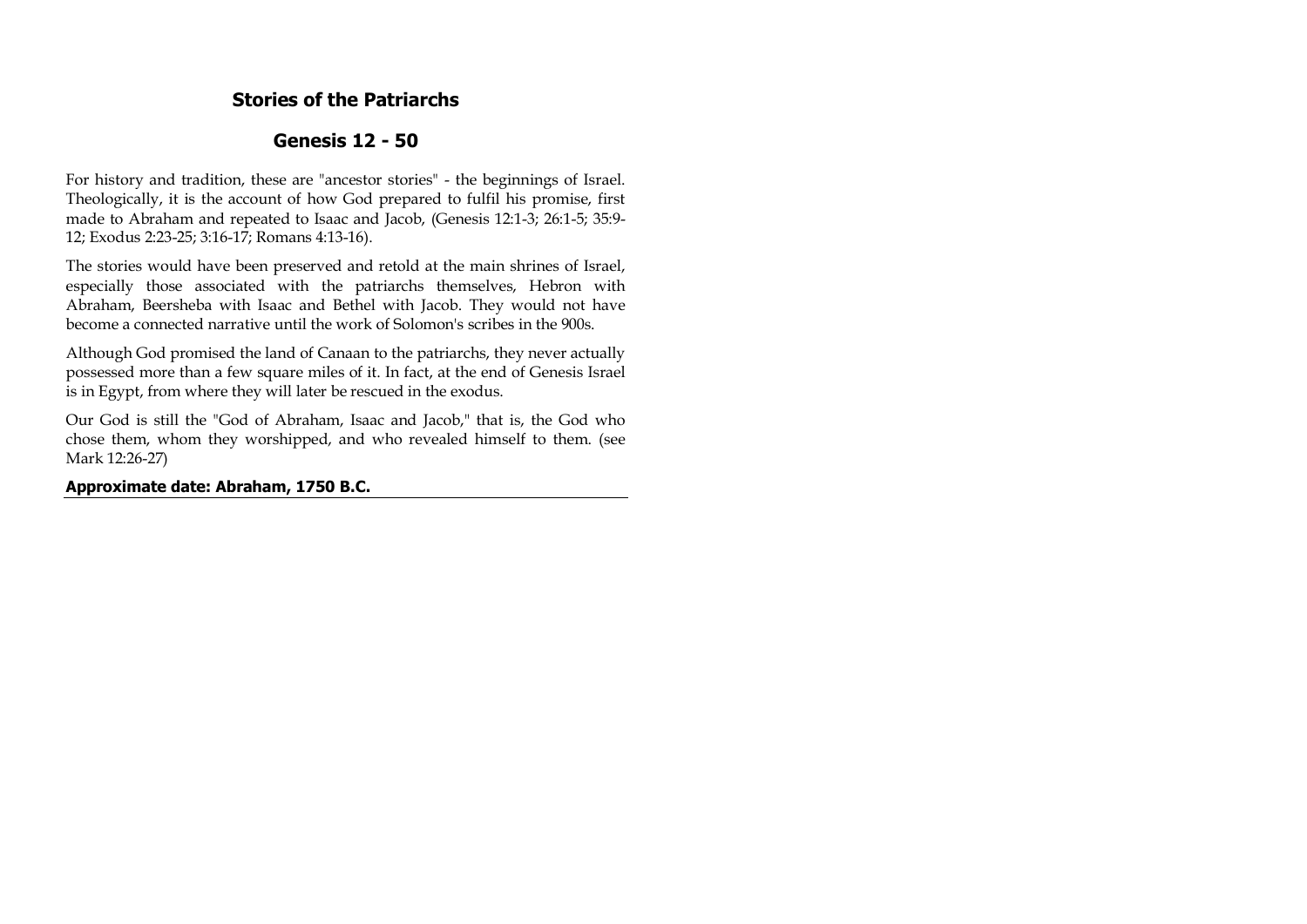# **Day 7. Psalm 112; Genesis 14 - 17**

## **The Promise to Abraham**

## **Psalm 112**

The Lord blesses those who are just and righteous man and trust in him and they become a blessing to others.

## **Genesis 14 - 17**

Abraham is the lineal ancestor of the people of Israel (as well as a number of other peoples) and the descendants of Abraham (through Isaac) see themselves as the chosen people of God. In Romans 4 Paul applies this promise to the Christian Church. In a different but important way, he claims, we are the children of Abraham, because we put right with God by faith, and it was because of his faith that Abraham was righteous (Genesis 15:6). Abraham is our "father in the faith," (Romans 4:16). The story of Abraham demonstrates much of what it means to have faith in God.

- 1. He was chosen (Genesis 12:1-3). Faith not a latent capacity of human beings but a possibility offered to us in response to God's choice.
- 2. Faith requires obedience. Abraham had to respond to a definite command; without obedience, faith is worthless (James 2:20-24).
- 3. Although God promised him the land of Israel, Abraham had to avoid taking it prematurely. He allowed Lot the first choice of the land, then gave up the spoils of battle. Trusting God to fulfil his promise at the right time he refused to accept what was to be his at the wrong time and from the wrong hands.
- 4. God tested Abraham's faith with a long wait. He had to dwell in the land as a sojourner all his life, and he had to wait until past the time when he could reasonably have expected to have a son before Isaac was conceived.
- 5. Abraham was far from perfect. He went to Egypt when he should have stayed and relied on God, and later he tried to anticipate God by begetting a son through Hagar. Even so, God remained faithful to him, for the sake of his promise.

Apart from the fact that Chedorlaomer is definitely an Elamite name, nothing can be said for certain about the ancient kings named in chapter 14. It suggests that Sodom and Gomorrah were vassals of the Elamite king, based in Mesopotamia (where Abraham's family came from) and that an attempt at rebellion was crushed.

Genesis 15 and 17 present two accounts of the covenant or agreement between God and Abraham, the first from "J", the second from "P". In both, the initiative is with God who chooses him; Abraham is not asked whether he wants to make a covenant. Chapter 15 records a very ancient covenant ceremony in which an animal is killed and cut in two and the partners pass between the pieces.

The story of Hagar is a concrete example of God's special care for the downtrodden. Through his attempt to anticipate God's promise, Abraham acted unjustly toward Hagar and put her life in danger. But God, who is both just and compassionate, not only rescues her but treats her as equal in value to the couple he has specially chosen.

Chapter 17 records the origin of circumcision as the sign of the covenant, setting the children of Abraham apart from the nations (Ishmael the ancestor of the Arabs also receives circumcision). Later, the Jews put great emphasis on circumcision as the sign of being included in God's covenant and Paul had to argue (chiefly in Galatians and Romans) that it is not circumcision but faith which puts people right with God.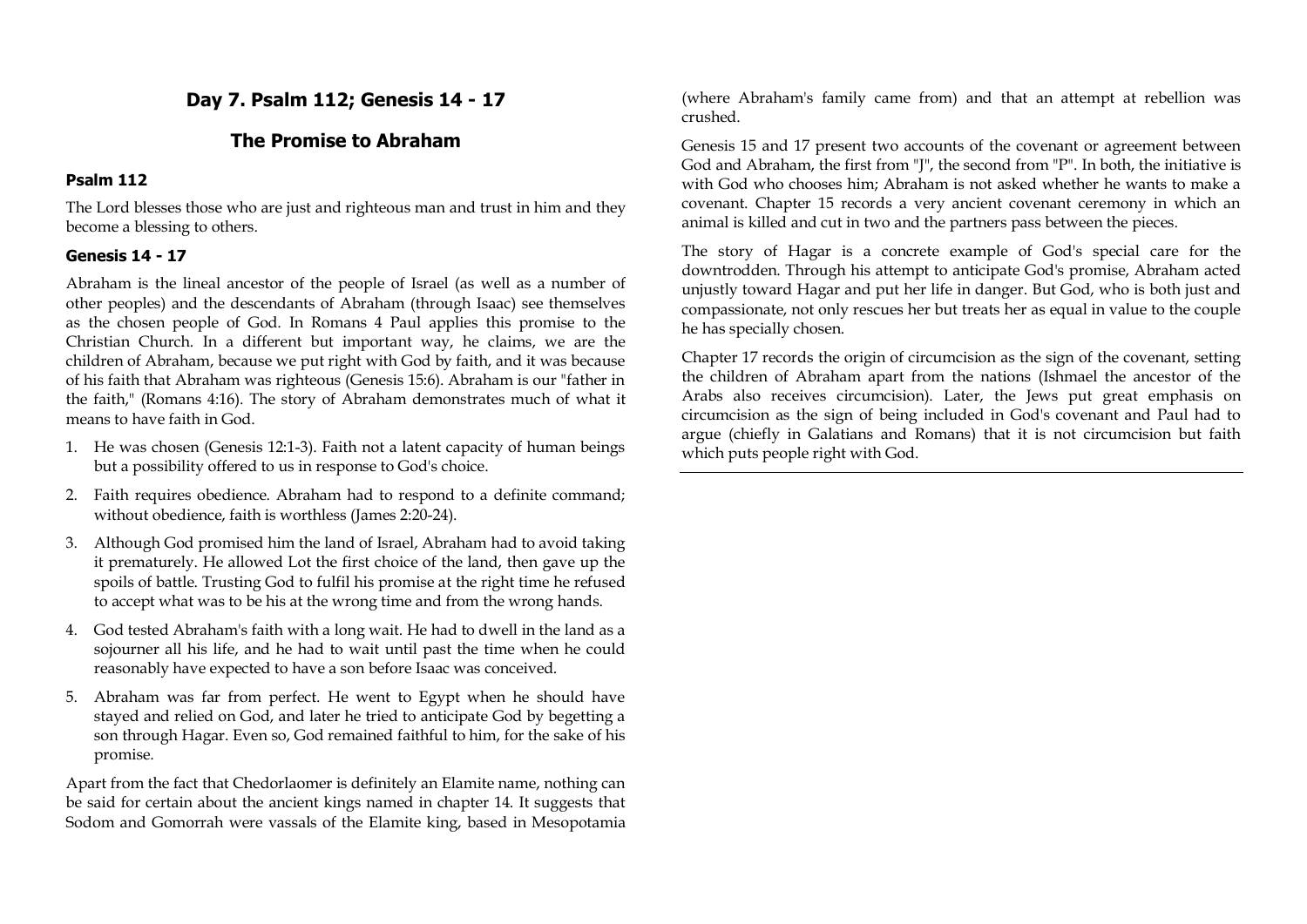# **Day 8. Psalm 17; Genesis 18 – 20**

## **Promise and Judgement**

## **Psalm 17**

The psalmist prays to be defended by God's just judgement and for the overthrow of his enemies.

## **Genesis 18:1-15**

Each time God confirms his promise to Abraham, it is becoming more and more impossible and unbelievable. By now, the promise of a son is nothing less than life from the dead (18:11; Romans 4:19-24). But God's decision to give Abraham a son does not depend either on human possibility (18:15).

### **Genesis 18:16-end**

Many commentators have found a hint of the Trinity in "the Lord" appearing to Abraham as "three men." But note in 18:22 "the men" go on and "the Lord" remains and in 19:1 "two angels" arrive in Sodom.

Here and in 20:7, Abraham is presented as a prophet. One characteristic of a prophet is that he is admitted into God's counsels. Another is that, knowing the will of God, he has the task of intercession (18:17-19). In Isaiah 41:8 Abraham is called by God "my friend", someone whom God trusted with the knowledge of his purpose.

Abraham's prayer illustrates two important principles of intercession. First, it is firmly based on what he knows about God's character - "the Judge of all the earth" (18:25). Secondly his request reflects the extent of his faith, which gradually increases as his prayer is heard.

## **Genesis 19:1-29**

Hospitality and the lack of it is a theme which runs through these chapters (18:3- 5; 19:1-3, 4-5). Abraham's hospitality to his divine visitors and Lot's in Sodom mark them out as upright men. Exactly what the sin of Sodom and Gomorrah was is not stated, though the angels were there to investigate it; homosexuality and lack of hospitality are probably side-effects of a deeper sinfulness. Sodom and Gomorrah became a byword for divine judgement (see Deuteronomy 29:23; Isaiah 1:9)

Jesus accepts and teaches God's character as Judge and Lord of both life and death (Matthew 10:15; 11:23-24; 25:31-end). Since the whole world lies under God's judgement, his personal decision is involved in particular acts of judgement such as the destruction of Sodom and Gomorrah. But note that such acts of judgement fall at the right time (see 15:16; 2 Peter 2:9).

### **Genesis 19:30-end**

Again God shows mercy in judgement (19:16). Abraham did not save the whole city by his prayer, but he did save Lot (19:29). Lot is a picture of the "scarcely saved". His response to God's offer of mercy is only half-hearted (19:20,26,30) and although delivered, he is ultimately ruined. This story gives a far from flattering picture of the origins of Israel's neighbours, Moab and Ammon.

## **Genesis 20**

The theme of the ancestress in danger appears again. Abraham makes the same mistake as he had previously made in Egypt. In contrast to the men of Sodom, Abimelech provides an example of someone with a well-developed sense of goodness and justice. Abraham had thought there was no fear of God among his hosts (20:11), but he was wrong.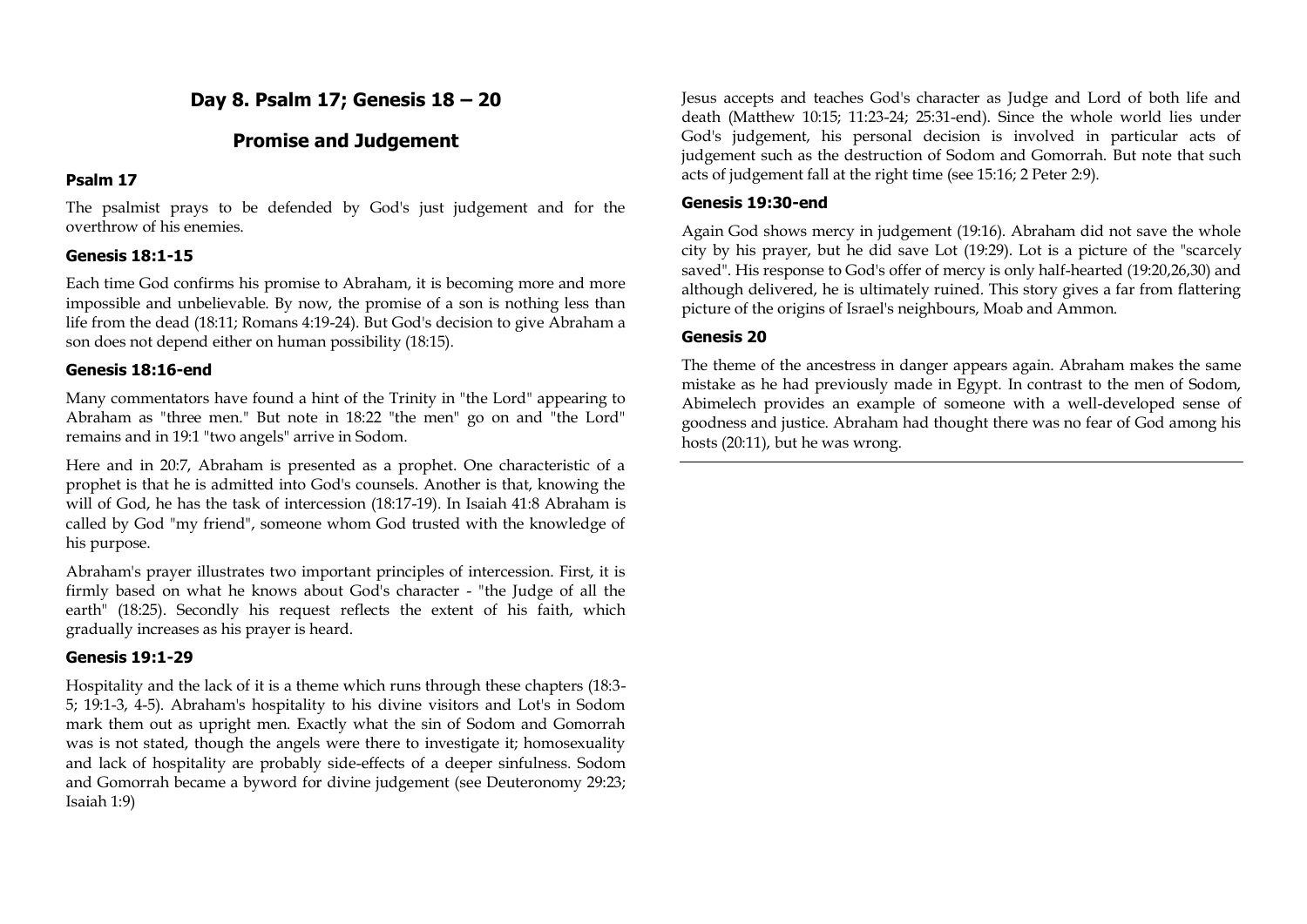**Day 9. Psalm 90; Genesis 21 - 23** 

# **The Lord our Provider**

## **Psalm 90**

Although the psalm is attributed to Moses, it is equally appropriate for Abraham, a man who lived under God's care and for whom God was "The Lord, the Eternal God." (Genesis 21:33). Our days, our destiny and our achievements are all in his hands.

## **Genesis 21:1-21**

Isaac's name means, "he laughs." Sarah had laughed at the promise of his birth (18:11-15). Now she laughs at his birth (21:6-7). Isaac is God's joke on those who don't believe, a son provided in the face of everyone's expectations - a picture of our salvation, another of God's impossibilities.

Despite Sarah's jealousy, God is faithful to his earlier promise to Hagar (16:11- 12). With no one to provide for her Hagar would be destitute and at the mercy of everyone until her son grew up. So God, who cares for the powerless and the underdog, protects and provides for them.

## **Genesis 21:22-end**

This is the first of two stories explaining the origin of the name "Beersheba" (see also 26:26-33). In calling Abimelech and Phicol Philistines, the writer is being anachronistic. The Philistines did not arrive in southern Palestine until about the 1400's B.C. "El Olam", like "El Elyon" (14:18-23) is a patriarchal title, emphasising the universal sovereignty of the Lord.

## **Genesis 22**

Abraham's experience as a man of faith foreshadows that of the Christian. Here, his faith is tested, as he is asked to give back to God the son he had only received as the result of God's promise.

Abraham had given up his home, country and relations in order to obey God and receive what he had promised. Now he was to be asked to give up the object of God's promise. It is possible for the gifts God gives us and the areas of service to which he calls us to become idols and distractions, and they must be vielded to him, not once but continually. Even those who bear fruit in God's service are pruned, to bear more fruit (John 15:1).

Abraham's sacrifice is also a picture of that of the Father, who did not spare his own only Son (Romans 8:32), and of the Lord who provides himself for an offering, (John 1:29). Mount Moriah became the site of the altar in the Temple at Jerusalem (2 Chronicles 3:1) so it was on "a mountain in the land of Moriah" that Jesus met his death.

Both Romans 4:18-25 and Hebrews 11:17-19 find in this passage a foreshadowing of the resurrection, which is at the heart of Christian faith. Since God's promise could only come as a result of life from the dead, Abraham had to believe in God as the One who raises the dead. Thus, seen in the light of the New Testament, the resurrection is an essential part of the faith of Israel right from the start.

## **Genesis 23**

Despite the polite forms of the bargain, the price Abraham paid for his and Sarah's grave was exorbitant.

Despite being the one to whom the promise had been made, Abraham was only a stranger and sojourner in the land. The only part of the promised land which he actually owned was his grave. In order to inherit the promise, he had to die, just as the Christian must lose her life in order to inherit eternal life (Matthew 16:24- 25).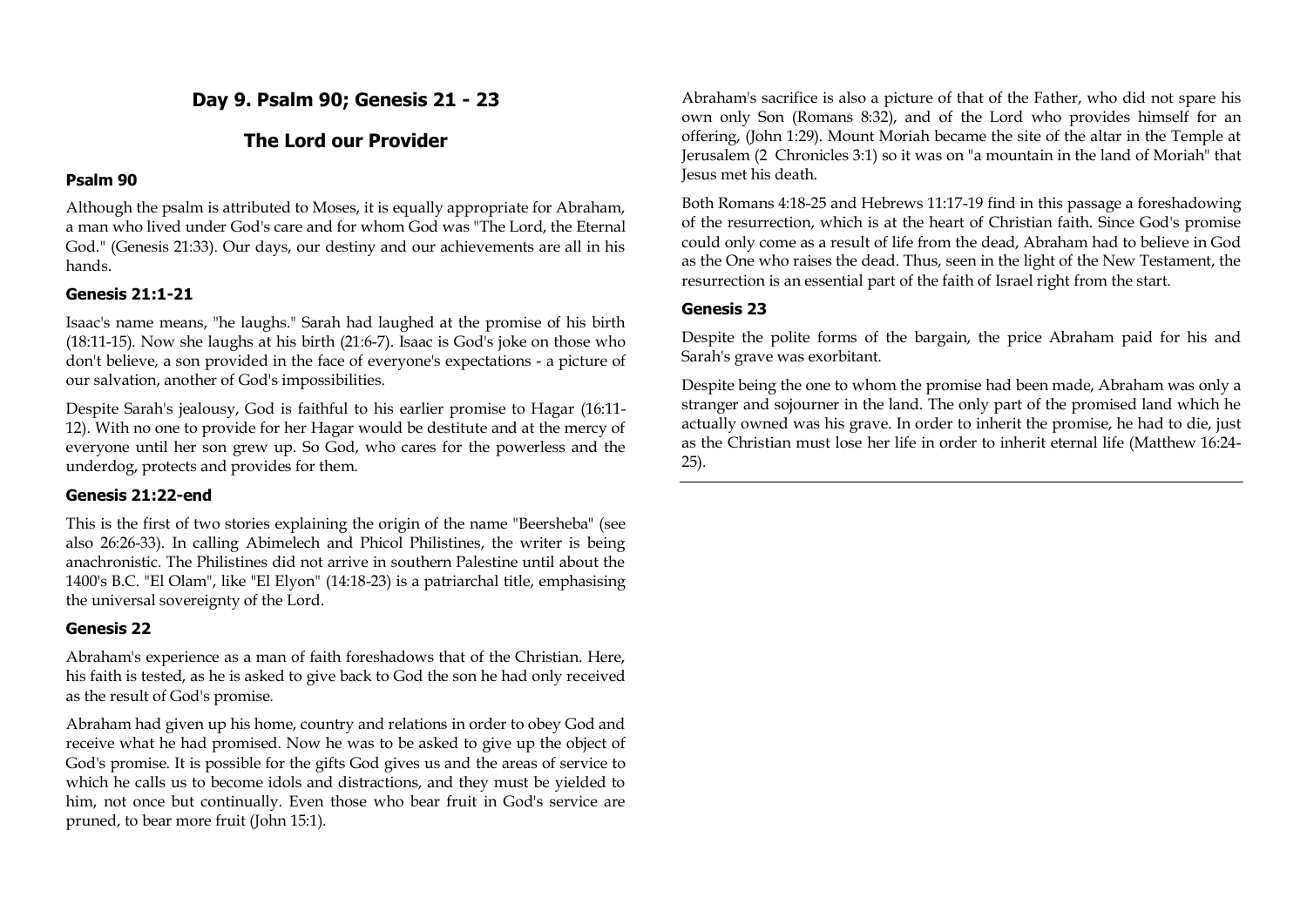**Day 10. Psalm 91; Genesis 24 - 26**

## **Isaac: The Shelter of the Most High**

## **Psalm 91**

Special protection surrounds those who "make the Most High their dwelling."

## **Genesis 24**

This story is a wonderful example of the way God's providence caring for the people he has chosen and also working with and through human actions and decisions. Arriving at the well, the servant devises a rough and ready test of character by which he will discern God's choice, and in fact God has already anticipated his request (24:15). Even so, he still tests the answer he has received to be sure it is the right one (24:21-27). Meanwhile, Laban is attracted by the ring and bracelets! Knowing for sure that God has blessed his quest, the servant seizes the moment (24:33). Even so, success is not pre-determined. The woman may not come (24:5-8,39-41). The fate of God's chosen people lies in Rebecca's hands until she chooses to go.

In that society it was assumed that a woman would submit to the will of her male protectors (24:50-51). But this need not mean she is treated without consideration or denied the dignity of choice (24:57-58,60,64-65). The last verse also affirms the ideal of love in marriage, which is assumed in the Old Testament.

## **Genesis 25**

The descendants of Abraham through Keturah and of Ishmael put the history of Israel in the context of the surrounding tribes and nations. Then comes the birth of Jacob, "the supplanter," ancestor of the tribes of Israel. His character and destiny are shown by the prophecy (25:23), his birth, holding his brother's heel (25:26), his name (25:26) and his action in depriving his brother of the birthright.

## **Genesis 26**

Isaac is the inheritor, who follows in his father's footsteps, enjoying all the things for which Abraham trusted, endured and was tested. Everything is provided for him - his wife (24); his sons (25:19-26); his wealth; and God's protection (26:1-6). He inherits the Lord's promise made to his father (26:3-5); he makes the same mistake as his father (26:7); he is now the one "blessed by the Lord," (26:12,29); and he dug again the wells his father had dug, giving them the same names (28:18).

Isaac illustrates another aspect of the Christian life: as adopted members of God's family all we have from God comes to us as a free gift through the work of Jesus.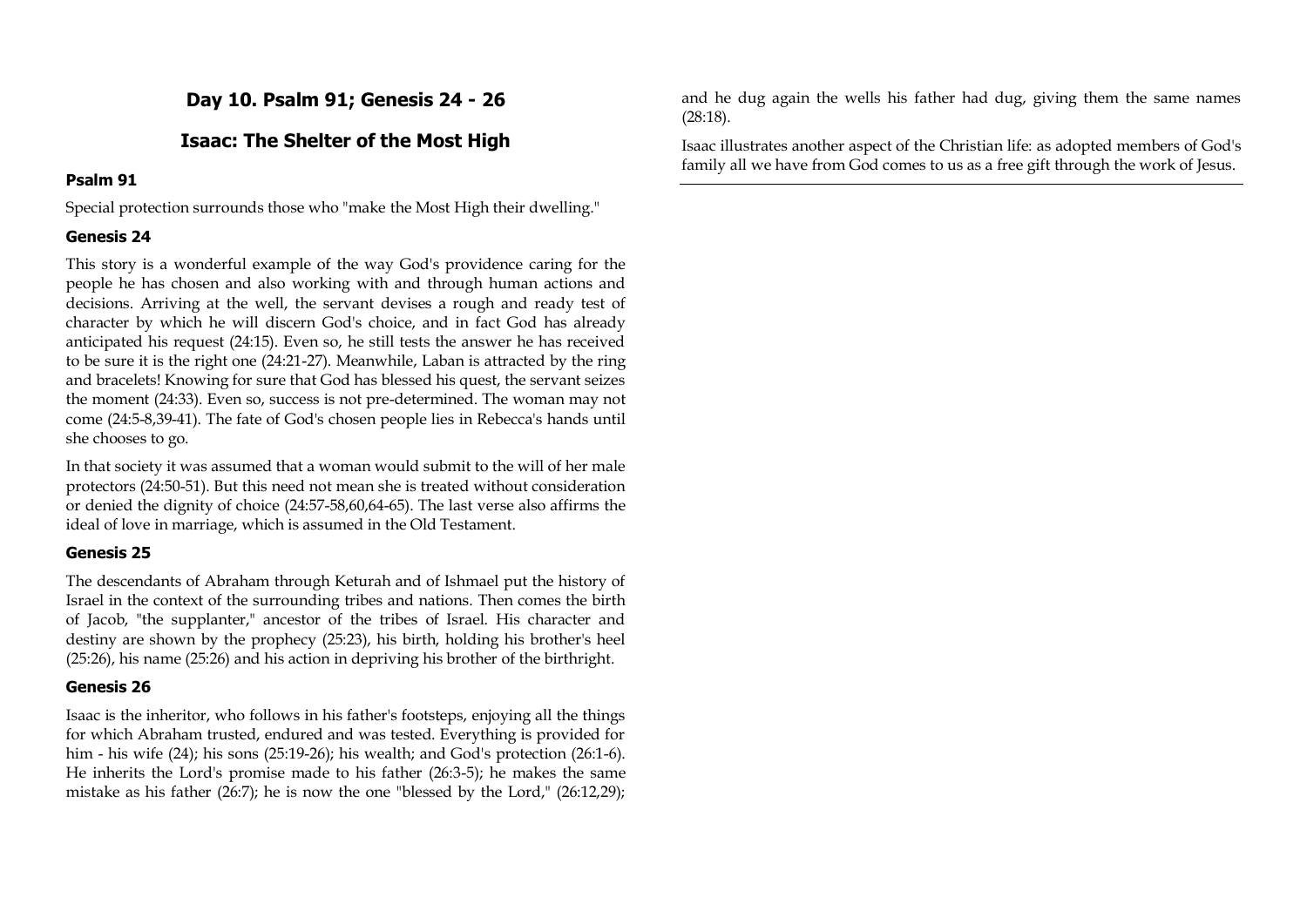**Day 11. Psalm 130; Genesis 27:1 - 30:24**

## **Jacob: The Supplanter**

#### **Psalm 130**

This is one of the penitential psalms. There is no specific request in the psalm at all. It simply describes the approach to the Lord in penitence and patience. Because of our sinfulness, the only hope for mankind lies in the mercy of God.

#### **Genesis 27:1 - 28:9**

"'My thoughts are not your thoughts neither are your ways my ways,' declares the Lord. 'For as the heavens are higher than the earth, so are my ways higher than your ways, and my thoughts than your thoughts.'" (Isaiah 55:11)

If Abraham was the one who inherited God's promises through faith and obedience, Isaac the one who inherited them because of the righteousness of another, Jacob represents someone whose character is moulded by the power of God's promise and purpose.

Before they were born God had told Rebecca that the younger of her sons would be stronger and the older serve the younger. But God did not choose Jacob because of the quality of his life. Instead he chose a crafty weakling in preference to his honest, gifted and conscientious brother and then set to work on what appears particularly intractable material to teach Jacob holiness.

God's purpose is achieved by trickery and his blessing goes to the most unworthy of the two brothers. As Jesus himself demonstrated, God is often content to open himself to the censure of the morally correct. His goals are higher: the reclamation of sinners (compare Jacob and Esau with the parable of the Lost Son, Luke 15:11-32).

#### **Genesis 28:10-22**

Jacob's dream is often taken as an archetypal experience of "the numinous", the experience of awe at the presence of God. But the biblical writer has a very precise and particular interpretation of it. It is not only the reaffirmation to Jacob of the promise made to Abraham and Isaac (28:13-15) but the first step in his reclamation as Jacob recognises that the Lord might meet him in unexpected places and under unexpected circumstances. At this stage Jacob had no faith in God; even after his dream and God's promise he tried to bargain (28:20-22). At least he recognises the Lord, his family's God, as his source of protection and prosperity.

#### **Genesis 29:1-30**

Jacob's love for Rachel fulfils the ideal of married love portrayed in the Bible (see 24:67). But it is also the instrument God uses to begin to break down Jacob's reliance on his own ability. His love for Rachel makes him dependant on his uncle, Laban, whose own scheming nature will help to drive Jacob into dependence on God.

#### **Genesis 29:31 - 30:24**

The stories of the births of the sons of Jacob explain the names of the twelve tribes of Israel. It is amazing to see how unflattering it is: a story of bitter family rivalry and lack of love. God's people do not start off specially holy; on the contrary, they are just like us with all our problems.

Mandrakes were supposed to ensure fertility, and would have been specially prized by the barren Rachel. Yet it is the unloved Leah who benefits from the exchange. Only later, when God heeds her, does Rachel bear a son.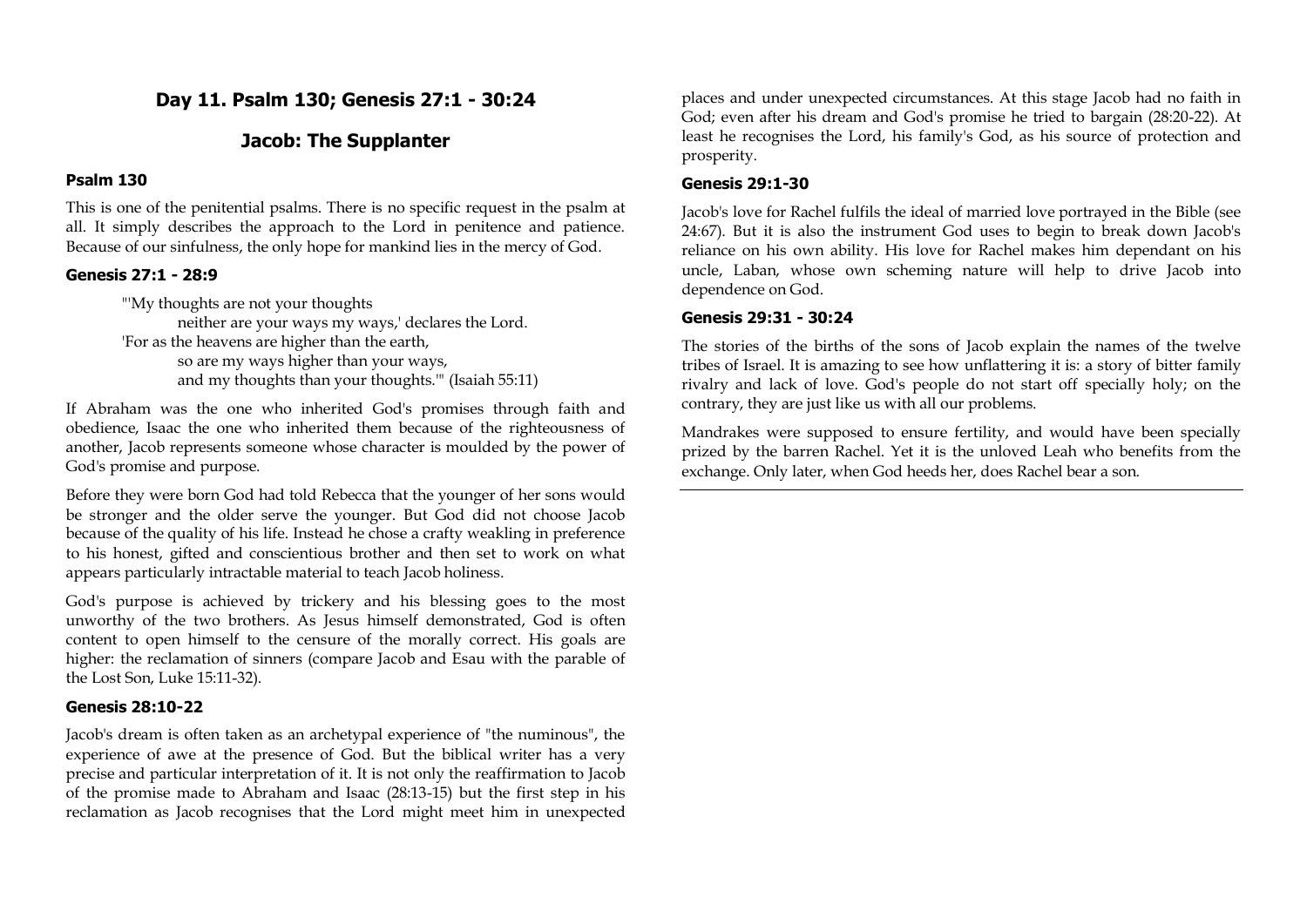# **Day 12. Psalm 120; Genesis 30:25 - 33:20**

## **Israel: The One who Strives with God**

## **Psalm 120**

The "Psalms of Ascent" were those sung on the pilgrimage to Jerusalem. This one describes the reason which leads to the family setting off for God's holy city: weariness of strife and deceit.

### **Genesis 30:25 - 32:21**

Jacob continues to struggle against his fellow human beings (32:28) but in Laban and Esau he meets his match. Laban is craftier than Jacob and although Jacob thinks he succeeds by his own efforts, in fact it is only because God is with him for the sake of his promise (31:42). God is the God of Bethel (31:13), the one who promised to bless him and bring him safely back to Canaan and fulfils his promise even though Jacob scarcely deserves it (31:24,29).

Jacob succeeds with difficulty in leaving Laban with his family and flock intact only to have to meet a potentially more powerful and deadlier enemy in his brother Esau. His prayer and stratagem (32:9-12) show that he still does not trust God to fulfil his promise.

## **Genesis 32:22-32**

In striving with others, Jacob was really striving with God. His distrust of men was a reflection of his failure to trust in God. "Jacob" is the name of one who strives with men, "Israel" of one who strives with God.

The ancient and mysterious story of Jacob's wrestling is rather like a dream with many symbolic features. Jacob has sent on his family and possessions on ahead and is now left alone, separated by the river from his wealth and status. The whole of his life up to now has been one of struggle, not only against his brother, his father and his uncle, but in a deeper way against God. He has been trying to achieve by his own efforts what God wanted to give him freely. Now he struggles with God literally as he has metaphorically been struggling with him up to now. It is not even clear whether he has won or not. He forces a blessing from God, but emerges literally crippled and also spiritually broken.

Any passage in the Old Testament where humans and God come "face to face" is shrouded in mystery. To know someone's name gave one power over them (32:29-30). The "name" of God is not known at this stage (see Exodus 3) and God does not reveal it, yet blesses Jacob.

### **Genesis 33**

Strong, self-sufficient Jacob becomes weak, dependent Israel (see 34:30, 37:35). But on his return to the promised land he now wholeheartedly worships God, (33:20, 35:2,9-15).

We can only see God in other people when we give up struggling with them, trying to use them to get our own way, or to bolster our own ego. Meeting a more powerful Esau, Jacob discovers in his forgiveness "the face of God" which he encountered the previous night in solitary conflict. Yet even now he cannot trust completely; he still separates himself from his more powerful brother (33:12-17).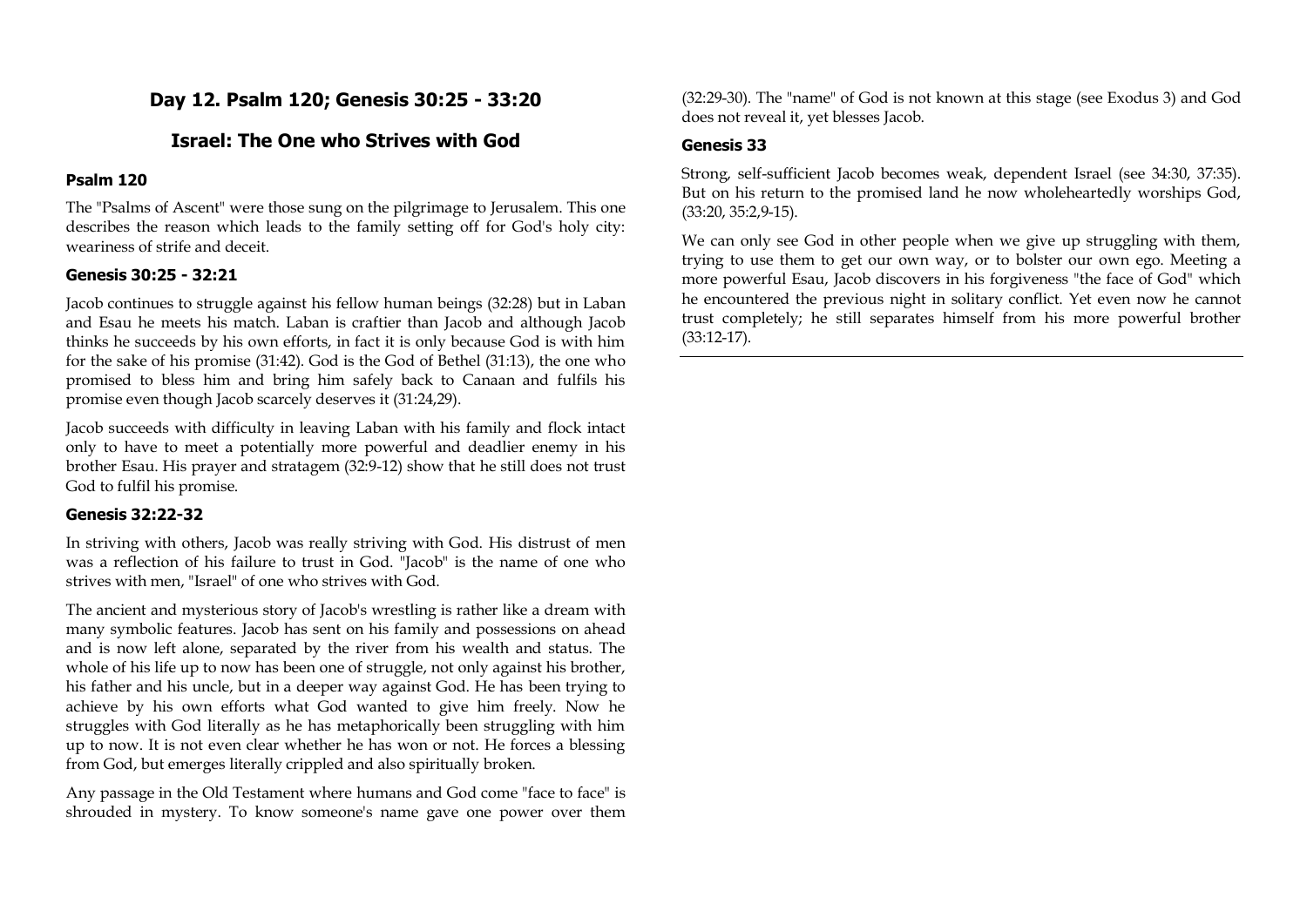**Day 13. Psalm 78:1-8; Genesis 34 - 36, 38**

# **The Story of God's People**

### **Psalm 78:1-8**

The stories of God's mighty deeds and his laws are passed on from generation to generation, so that the community will learn from its history.

#### **Genesis 34**

Behind this story is the issue of the distinctiveness of Israel. Small tribes of nomadic pastoralists were in danger of being swallowed up in the richer, more settled, city-dwelling Canaanite population. But Israel is conscious of a distinction between itself and its neighbours. The rape of Dinah had much greater significance for the sons of Israel than for the Shechemites as a grave violation of their laws and customs (34:7). The brothers then use the distinctiveness of circumcision as a pretext for their act of revenge.

This act of violence is remembered in an ancient curse of Simeon and Levi, used to explain why these tribes were scattered in Israel (49:5-7).

## **Genesis 35**

Jacob, now in harmony with God and under his protection, returns to Bethel and settles there. Bethel was one of the most important places of worship in later Israelite history.

Reuben's act of incest is also remembered against him, as the reason why this tribe lost the privilege of the eldest son (49:3-4).

#### **Genesis 36**

Everything from 25:19 to 35:29, including the story of fear, division and estrangement between Jacob and Esau, is the "book of Isaac", because Isaac is the oldest living male. The arrangement throughout Genesis is that the older line is dealt with first (see 4:17-24, Cain; 10:2-20, Japheth, Ham; 25:12-18, Ishmael; and 36, Esau). This chapter consists of a list of the descendants of Esau and kings of Edom. This leaves the younger line, which is usually the inheritor of the promise, until afterwards.

## **Genesis 38**

Every so often, in the biblical history, special attention is given to the women who occur in the ancestral line of King David. Since Christ was descended from David, they are his ancestors also. Examples are the story of Rahab in Joshua 2 and Ruth in the book named after her.

Despite her trickery and incest, Judah pronounces Tamar "righteous" (38:26). The meaning of "righteousness" is faithfulness to covenant or social obligations. Judah had neglected his promise, and so Tamar, with no legal protection at all as a woman, went to extraordinary lengths, risking guilt and shame, to remind him of it. Her determination to keep Judah to his covenant obligation results in this Canaanite woman taking her place in the family tree not only of the covenant people, but of the Messiah (Matthew 1:3).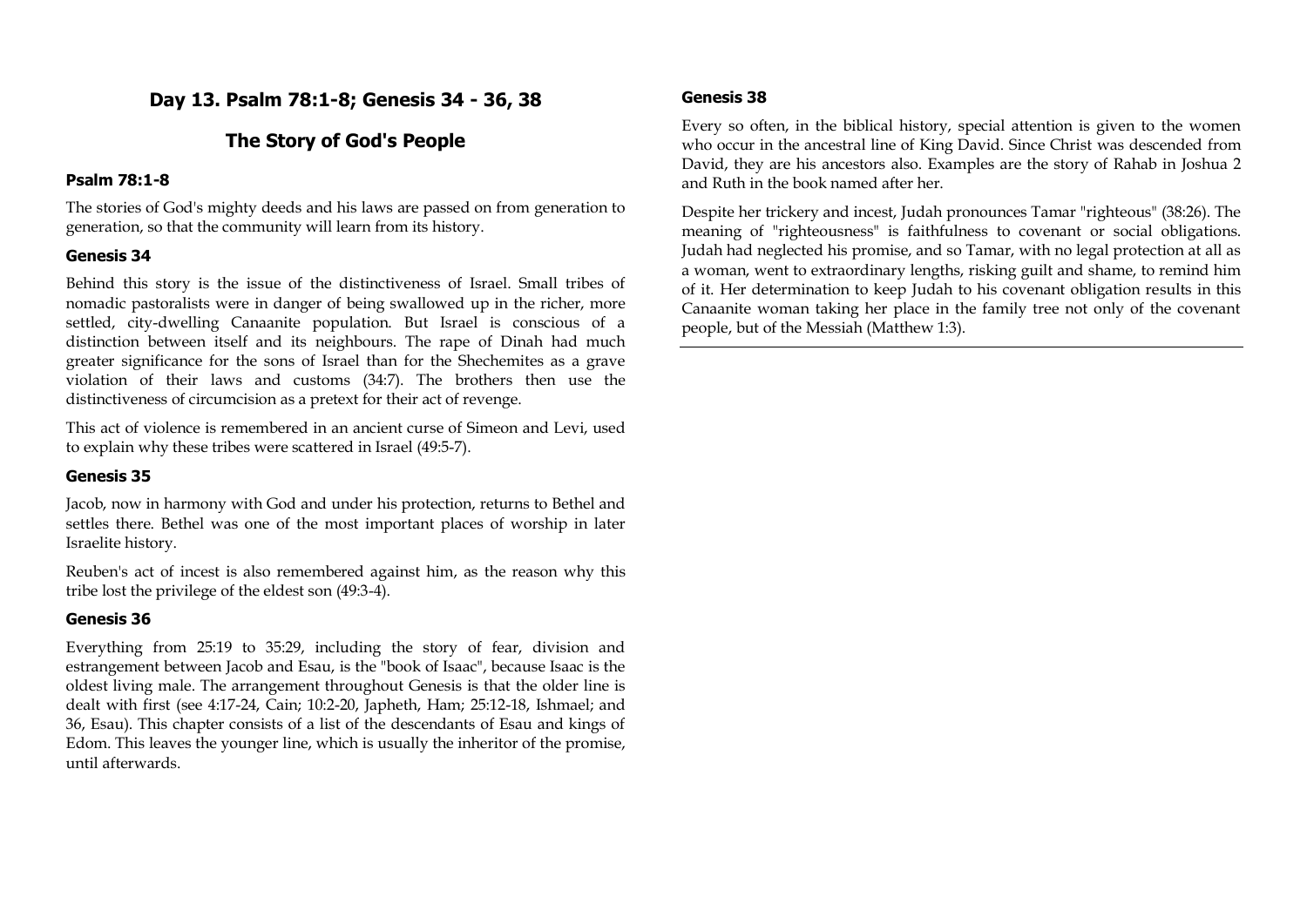**Day 14. Psalm 13; Genesis 37, 39:1 - 41:16**

## **Joseph: The Suffering Servant**

#### **Psalm 13**

The psalmist is depressed because of the enmity of others. But in the closing verses lament turns to praise as he remembers and gives thanks for God's faithfulness.

## **Genesis 37, 39:1 - 41:16**

Jacob had been his mother's favourite son and Esau his father's, but despite the family strife which had resulted, Jacob made the same mistake as his parents. Joseph's dreams set the scene for the story to come, in which God will use Joseph to save his whole family from ruin, but Joseph is not yet ready for the responsibility the dreams suggest will fall on him. Instead, they expose the ruthlessness of his brothers and lead to bitter conflict. Reuben, who had already sinned against his father and been found out (35:22), is the one who now tries to soften the blow to his father of Joseph's death.

The next part of the story shows how God uses the experience of unjust suffering to change Joseph from an immature, insensitive youth, brash, cocky and workshy with ideas above his station, to a mature man of God. Only now are we told that God is with him (39:2). As a slave, Joseph learns to be a servant, reliable, honest and responsible.

Whereas the enmity of his brothers came about because of his previous behaviour, his imprisonment came about because of his righteousness (another example of the difference in standards of sexual behaviour between Israel and the surrounding nations as at 34:7). Now he has to learn to put up with injustice as well as humiliation. But God continues to be with him (39:21). His grace and power is not limited or dictated by circumstances (Romans 8:28-29).

In prison, self-confidence turns to confidence in God. His facility with dreams remains, but now it is brought under God's control (40:8; 41:16).

The chance to appeal to the chief butler offered what appeared to be a God-given opportunity to get out of prison. But in fact, this was not God's plan. Joseph had to endure a further frustrating delay (41:1), which turns out to his greater good. Instead of being released into obscurity, Joseph has to wait for the day God wants to use him. Because of his faithfulness under trial ultimately Joseph was able to see a purpose in everything which had happened, not only for himself but for his family (Genesis 50:20)

Joseph is a "type of Christ", someone whose experience foreshadows that of Jesus. He was rejected by his brothers, unjustly betrayed and suffered on their behalf in order to rescue them when they were in danger of death. Jesus suffers with all who suffer in this way. His power, like that of Joseph, lies in acceptance (Luke 22:42; Isaiah 53:7-12).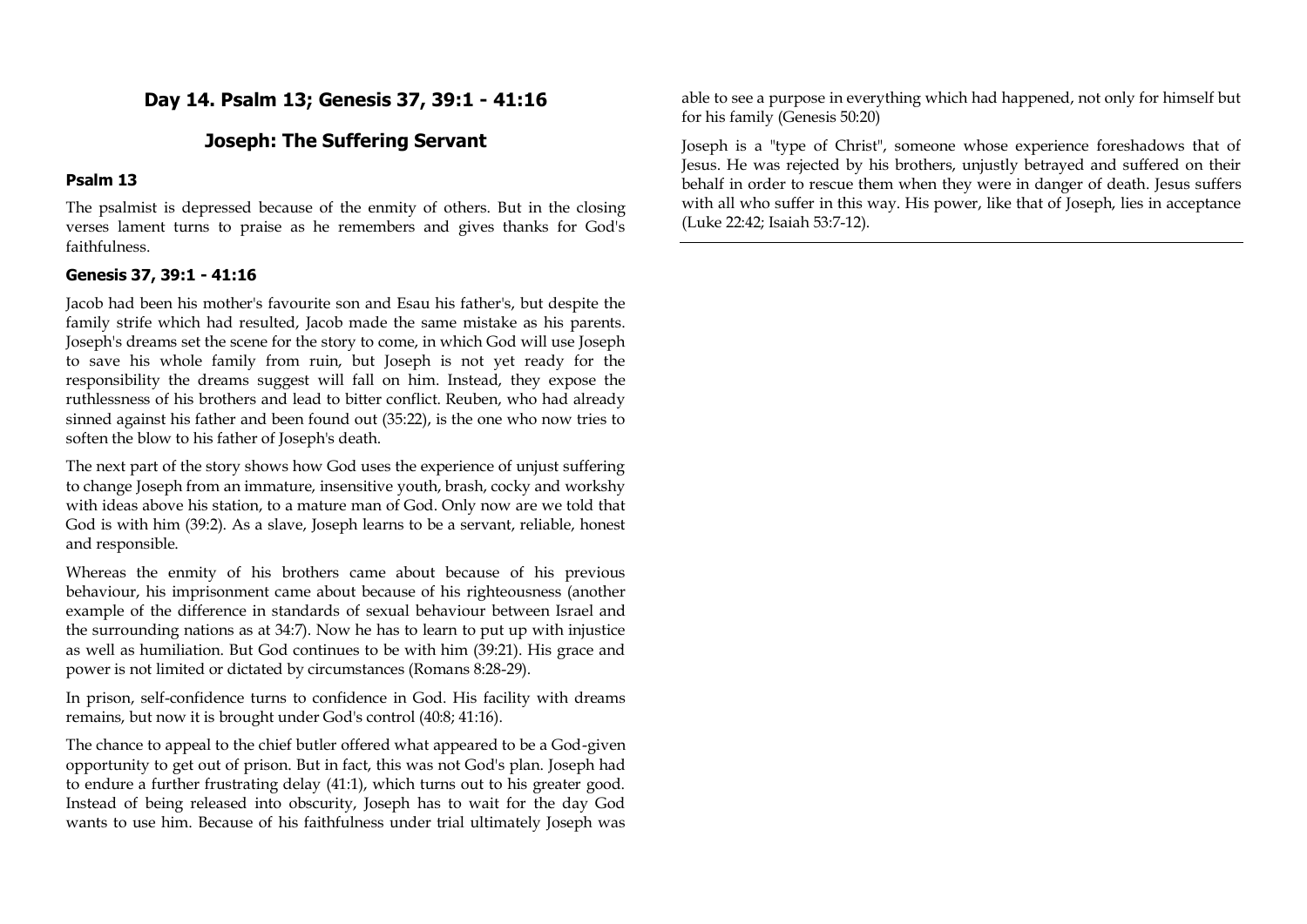## **Day 15. Psalm 142; Genesis 41:17 - 44:17**

## **Joseph's Dreams Fulfilled**

#### **Psalm 142**

When human friendship and support dries up, God is a strength and support to those in trouble.

#### **Genesis 41:17 - 44:17**

The story now begins to reveal its links with the "wisdom tradition", represented in the Bible by the books of Job, Proverbs and Ecclesiastes. The power of suffering to mould character is an important part of this tradition. So is the position of "wise men" as interpreters of dreams and the counsellors of kings. Recognising in him a divine gift of wisdom, Pharaoh promotes Joseph to become his most trusted adviser. Later, in the story of Daniel, Daniel and his friends Shadrach, Meshach and Abednego occupy a similar position at another foreign court (Daniel 1:17-19; 2:27-28; 5:13-14).

Writers in the wisdom tradition were international in outlook and would see nothing wrong in Joseph marrying a foreign wife, unlike his father and grandfather. Joseph came to his position through faithfulness in suffering, through which he learned lessons of character which enabled him remain faithful. In contrast, King Solomon, who was also given the gift of wisdom, but did not have to undergo the trial of suffering, failed to live up to God's calling (1 Kings 11:1-6).

When Joseph recognises his brothers he remembers his dreams (42:8-9) but although these are now fulfilled he does not immediately reveal himself to his brothers. Instead, he acts with the subtlety of the man of wisdom, to find out whether they are really sorry for what they did to their father when they sold him into slavery. First, he makes them share his experience of prison, and they immediately take this as punishment for their treatment of him (42:17-23). Next he puts them all in his power by replacing the money in their sacks, so that they owe him for the provisions they have taken with them. Finally he manoeuvres them into a situation where they have the choice of leaving Benjamin as a slave and saving their own skins. By feeding them royally and making them feel at home with him, Joseph adds to the power of the temptation and prepares the ground for treating them as thieves rather than spies.

Throughout the story, Joseph betrays very strong feelings, the characteristic of an "all-round man" (42:24; 43:29-31; 45:1-2). However, he is not ruled by his feelings, but controls them in favour of a more far-reaching purpose. The Lord's servant is to be ruled by will, rather than by emotions, through submission to the will of God.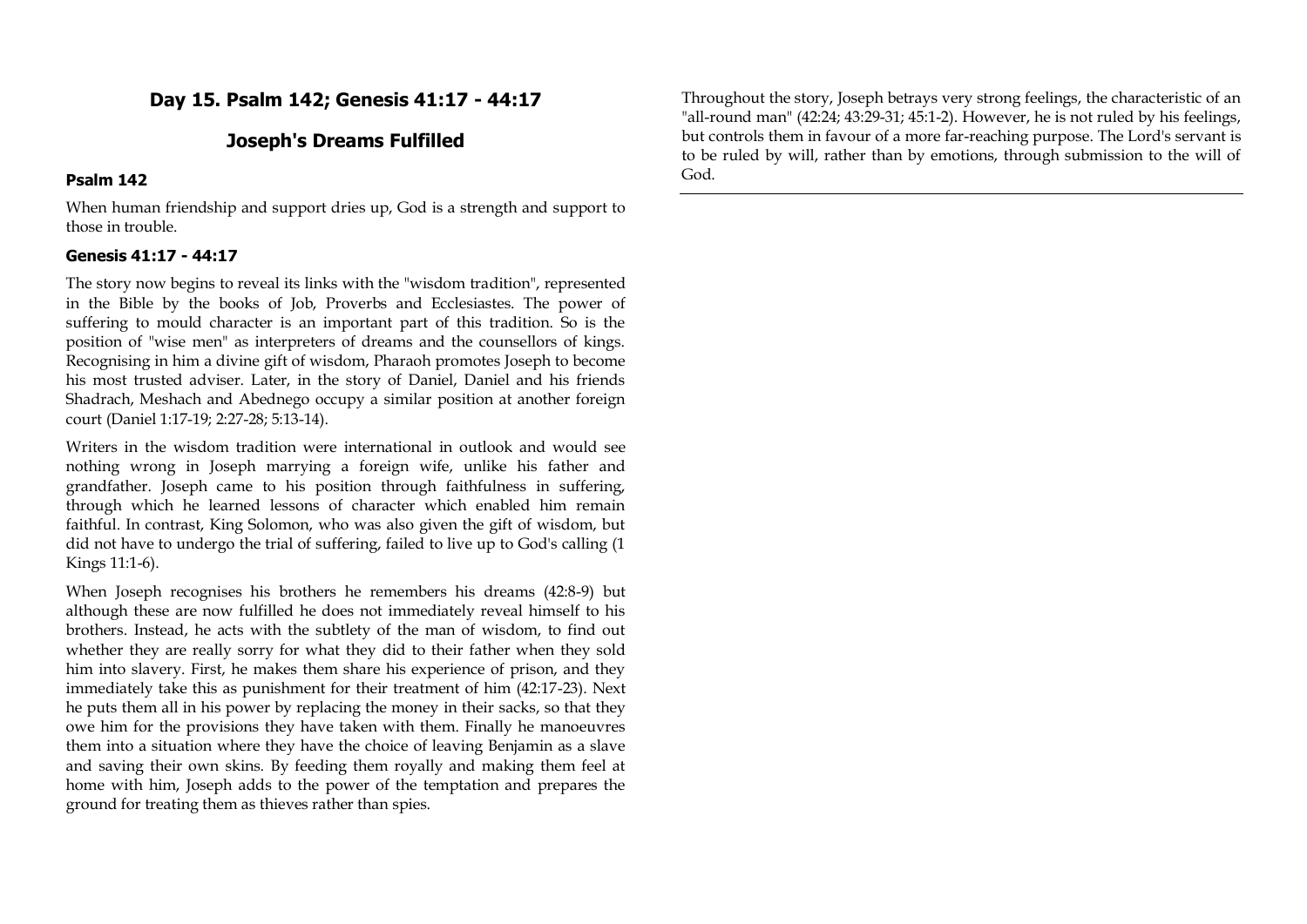# **Day 16. Psalm 30; Genesis 44:18 - 47:end**

## **Israel Comes to Egypt**

#### **Psalm 30**

A prayer of thanks to God, who rescues his people.

### **Genesis 44:18-end**

Joseph had manoeuvred his brothers into a situation in which they had a choice of metaphorically selling another brother into slavery in order to save their own skins. Already, the brothers have been reminded of their sin, when they sold Joseph into slavery (42:21-22). On that occasion it was Reuben, who had already sinned against his father and been found out (35:22) who has rescued Joseph from being killed outright and Judah who suggested selling Joseph (37:26-27). Since then, Judah has been exposed in hypocrisy and double-dealing and had to repent (38:24-26). Now it is Judah who stands forward to intercede for Benjamin in order to save his father's grief, offering to suffer the penalty in Benjamin's place.

#### **Genesis 45**

Like the story of the choice of Rebecca, the Joseph story is one in which God works behind the scenes, bringing about his purpose through the actions of human beings. As a wise man who has learned patience through suffering, Joseph is able to see God's hand at work and submit to his purpose (45:4-8).

Although Joseph had already forgiven his brothers, they could not receive forgiveness until convicted of sin. Only then could the relationship be restored on a true footing. This offers a picture of the way God deals with us. He forgave us in Christ long before we knew him, but we cannot receive and experience his forgiveness without conviction and repentance. Only in the light of repentance from sin is Christ made known to us for all he is, the one way to the Father.

#### **Genesis 46 - 47**

46:1-7 is very important in the context of the biblical narrative as a whole. It affirms God's purpose in allowing Israel to go to Egypt. Their subsequent slavery was not outside his control (15:13-14).

Seventy is the traditional number of the Israelites who went down into Egypt (46:27; Exodus 1:5)

In the earlier part of the story, Joseph foreshadows Jesus in his suffering. Here, he foreshadows him in his glory. Raised from prison to become the king's right hand man and ruler of all Egypt, he now offers salvation to all who turn to him in faith and obedience. He is the one rejected by his brothers who nevertheless goes before them to prepare a way of salvation (45:6) and in chapter 47 the Egyptians have to give him all they have and even themselves in order to save their lives.